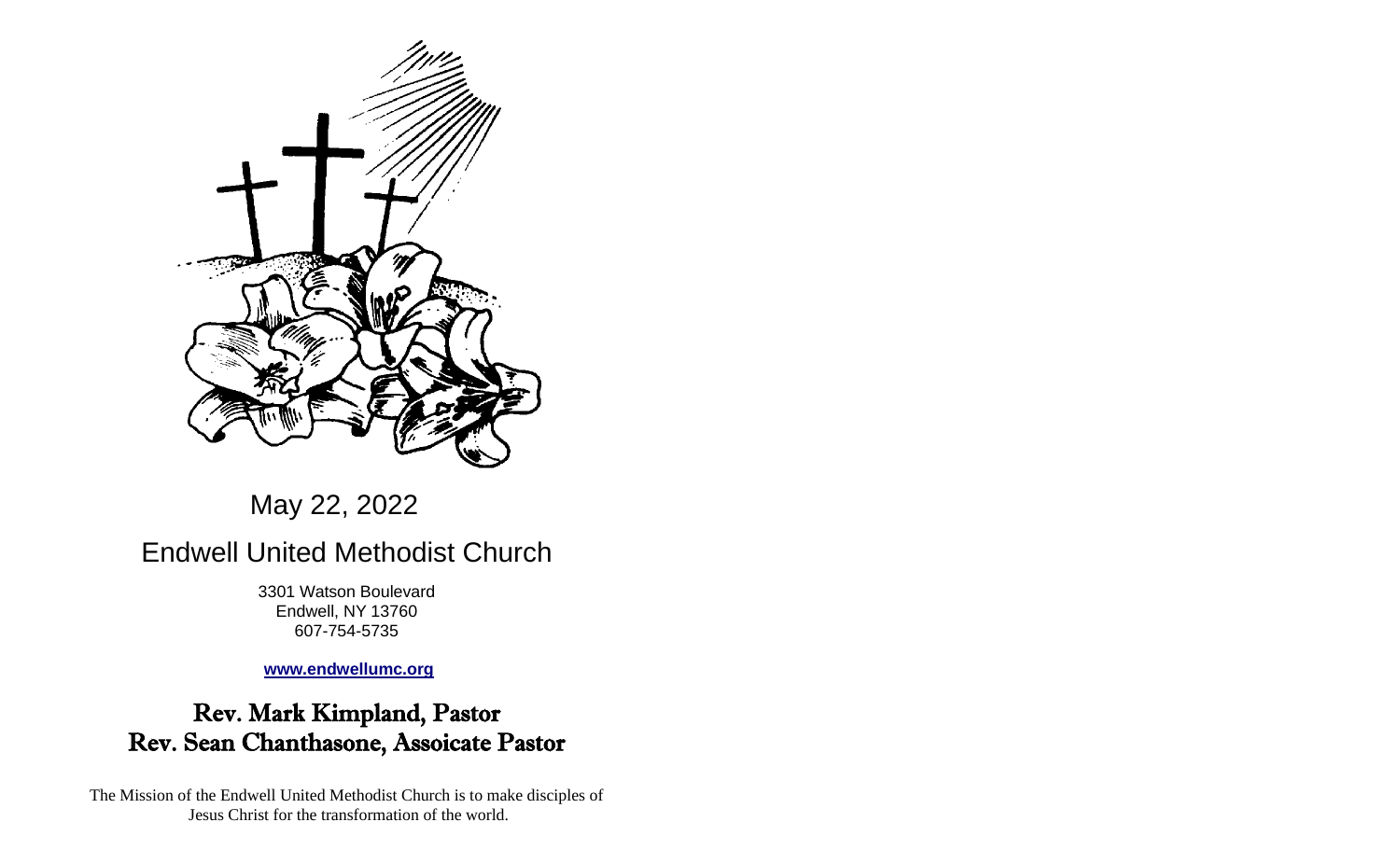#### Gathering

Welcome/Sharing our Ministry (Please sign the red Friendship pad located in each pew and pass it to the those sitting with you) (Prayer cards are available at the Welcome Center. Please feel free to drop prayer requests in any offering box) *Our Nursery facility is open downstairs, while not staffed, the worship is streamed live. This morning we will not share a formal offering however, we invite you to share your gifts on the mounted Offering Boxes located at each entrance into the Sanctuary any time this morning. OR Text your gift to: 73256 (password) give2eumc. OR To request convenient ongoing credit card donations please contact the office and receive a link to our online giving portal or simply visit [onrealm.org/EndwellUnitedMe/Give](https://onrealm.org/EndwellUnitedMe/Give)* Prelude **Stand Up, Stand Up for Jesus** Bell Choir Call to Worship Hearing Better Voices Walter Brueggemann \*Hymn of Praise God, in our Church's Teachings Carol Winfrey Gillette Tune: The Church's One Foundation Children's Time UMH #318 Christ is Alive (verse-1) Children (Pre K- 5th) may be excused for Children's Church, along with the Confirmation class Prayers of the People Morning Prayer \*Hymn of Preparation UMH #349 Turn Your Eyes Upon Jesus (2x's) Scripture Reading **Acts 16:16-34** (Paul and Silas in prison) Anthem **He Keeps Me Singing** Bridgers/Drennan

- Reflection Rev. Mark Kimpland \*Hymn of Affirmation UMH #363 And Can It Be That I Should Gain
- Benediction

Postlude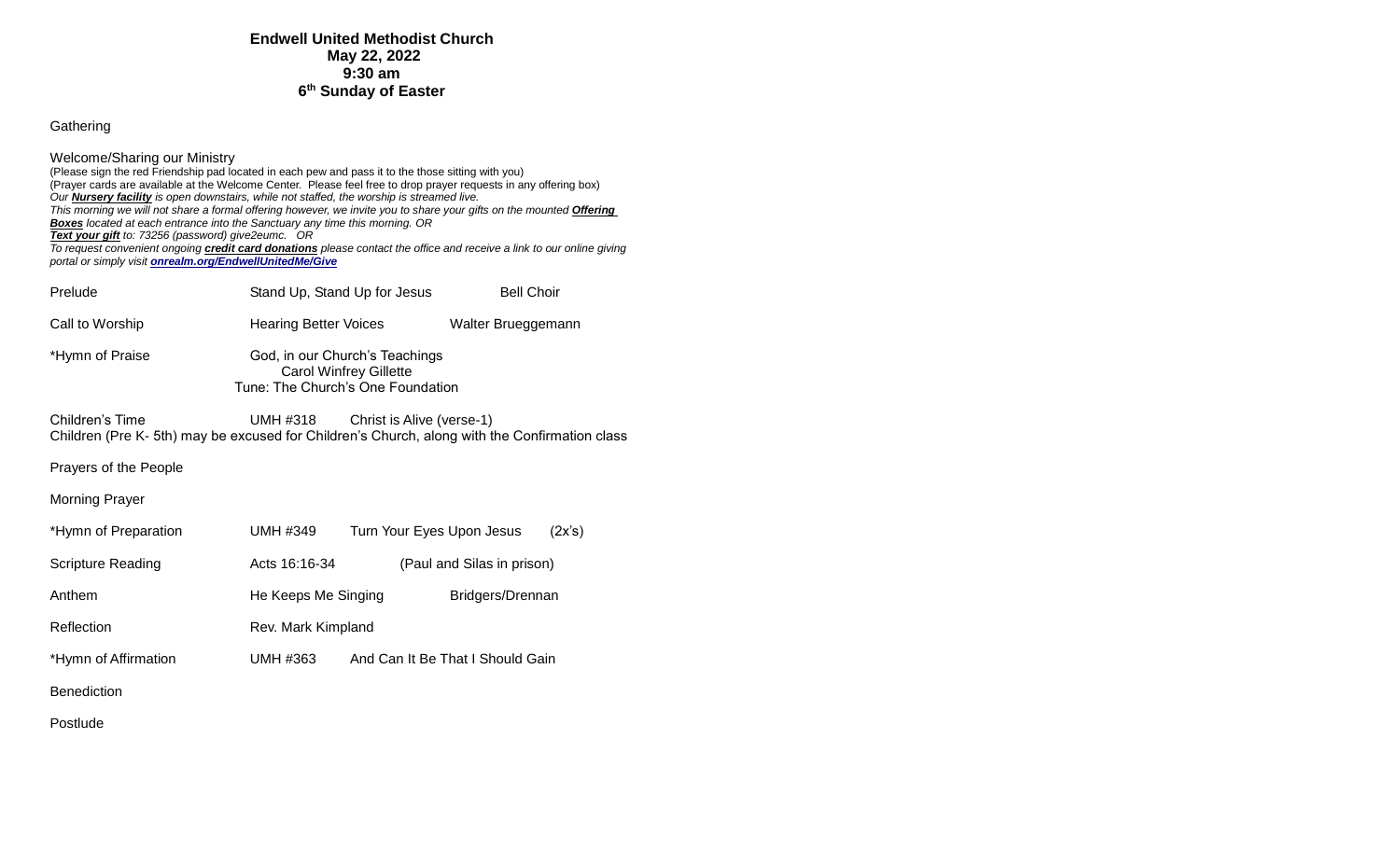

Please call the Office to sponsor a Sunday in Honor or Memory

**In honor of RoseMarie Schlock for her dedication & service to Endwell UMC. We are thankful for the 11 years she has devoted to the church. She will be greatly missed in the office especially during the time of the annual church audit! We wish her the best in the future. With our love and respect. The Harrington & Solomon families.**

**Given by: Sheryl Mann, in honor of Sandi James's Birthday**

**Please like and follow our Endwell UMC Facebook page**



**Subscribe to our Endwell UMC YouTube channel** 



*In person worship attendance May 15 = 120*

*Easter Offering Ministry Plan Goal = \$6,000.00 Received to* **Date = \$3,192.00**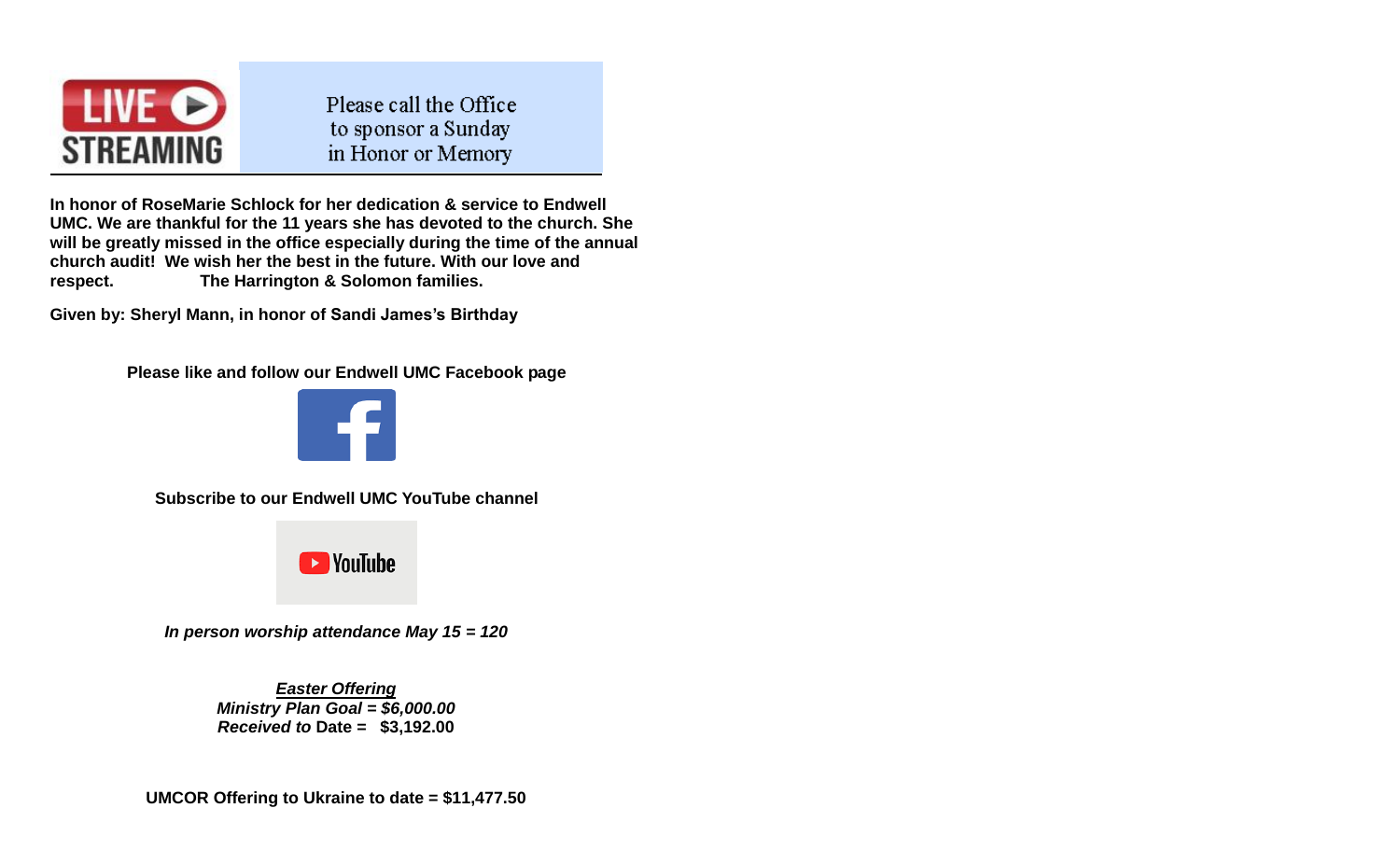| <b>WORSHIP ASSISTANTS</b> | May 22, 20;                                                        |  |
|---------------------------|--------------------------------------------------------------------|--|
| Media Team:               | Ken Anderson, Stephen Borne, Donna Halbert, Pete Hatton, Mark Mine |  |
| Greeters:                 | Dave Alexander & Elsa Binge                                        |  |

**Church Staff**

Pastoral Emergency - Home # 607- 239-4721 [pastormark@endwellumc.org](mailto:pastormark@endwellumc.org) Associate Pastor **Rev. Sean Chanthasone Rev. Sean Chanthasone** 

**Organist** Carolyn Corse Carolyn Corse Carolyn Corse Carolyn Corse Carolyn Corse Carolyn Corse Carolyn Corse Carolyn Corse Carolyn Corse Carolyn Corse Carolyn Corse Carolyn Corse Carolyn Corse Carolyn Corse Carolyn Corse C **Facilities Manager Community Community Community Community Community Community Community Community Community Community Community Community Community Community Community Community Community Community Community Community Co** Director of Children's & Youth Ministries **Lynne Kimpland**<br>Choir Director **Lynne Kimpland**<br>Morgan Sturdevant

Pastor **Pastor** Rev. Mark Kimpland [laoandthaiUMC@yahoo.com](mailto:laoandthaiUMC@yahoo.com) Pastor Emeritus **Rev. José Valencia** Rev. José Valencia Office Manager **RoseMarie Schlock RoseMarie Schlock RoseMarie Schlock**  [office@endwellumc.org](mailto:office@endwellumc.org) Morgan Sturdevant



We are excited to announce **Food Truck Party VBS July 10-14** 6:00-9:00pm - preschool 6:00-8:00pm. During this 5-day VBS party, kids will deepen their faith by exploring how Jesus teaches us to pray in Matthew 6:11 "Give us this day our daily bread." As kids are rooted in God's love, they will learn that God provides and cares for us and will be inspired to serve and care for the needs of others. Register early! Registration forms and a highlight video with a taste of all the fun activities and music are available on [www.rootedateumc.org](http://www.rootedateumc.org/)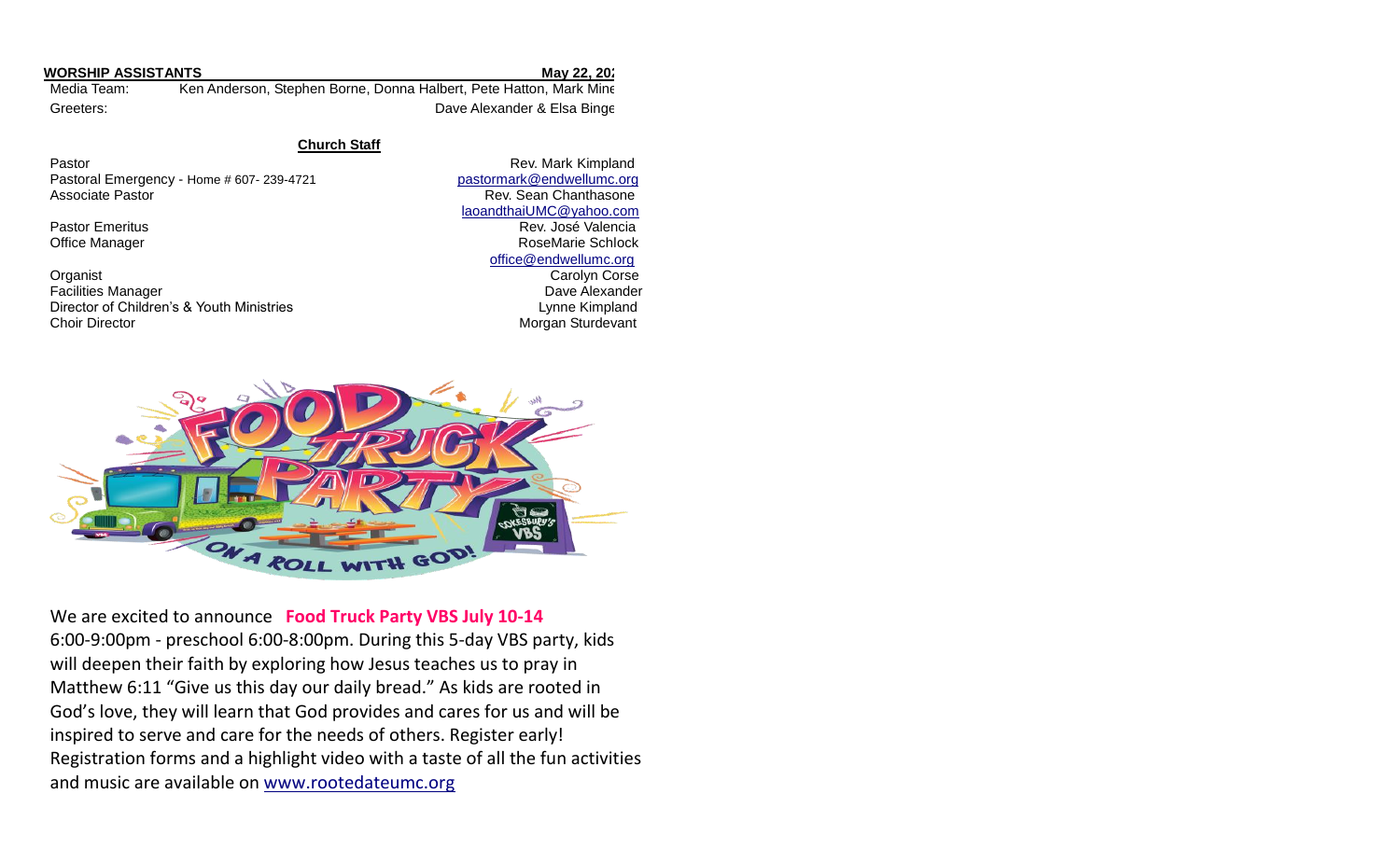#### **Endwell United Methodist Church Prayer List**

#### **If you would like to include someone or would like to be removed, please call the office**

(Please send notes and words of encouragement)

Mary Lou Pierce – Hilltop Rehab Marie Foster - St. Louise Manor<br>Connie Olds – Elizabeth Church Manor Shirley Stacconi – Hilltop Connie Olds – Elizabeth Church Manor Shirley Stacconi – Hil<br>Bob Mallery – Ideal Living Center Doris Adams-Hilltop Bob Mallery – Ideal Living Center<br>Shirley Orr – Good Shepherd, Fairview Gertrude Anderson - Troy, NY<br>Joan Kisacky – Hilltop Karyl Gadecki – Marion Apts. Nettie Williams - Home Barb Herne – Hilltop Gary Moyer - Hilltop Gary Moyer - Hilltop Nanette Kenien – Good Shepherd Rose Smith – Good Shepherd Nanette Kenien – Good Shepherd

Alan Kisacky – living with Sister-Cancer<br>Delores Pero - Home Carolyn Potter – Castle Gardens

#### **Hospitalized and/or recovering**

**Pastor Jose Rodriguez and family**

### **Cancer Patients**

Sandi James

#### **Grieving**

**Russian war in Ukraine The mass shooting in Buffalo**

#### **Military**

Andrew Thomsen – Air Force – Deployed to Germany, Nephew of Sally Vazquez Rob Preston – U.S. Army – Fort Campbell, KY Adam Mills- Air Force – Grandson of Jim & Carol Bowman Chelsea Miller – Navy – Granddaughter of James & Sally Vazquez, San Diego, CA Tyler Allen – U.S. Army – Ft. Gordon, Augusta, GA Tyler Seraydarian – U.S. Airforce, Wyoming – Grandson of James & Sally Vazquez Anthony Banano – Marine Reserves David Williams, Jr – Army, Cousin of Nancy Green Justin Harrington – U.S. Airforce – Little Rock, AK Cameron Bingel – Marines, Camp LeJune, Grandson of Elsa Bingel Brandon Nickerson – National Guard